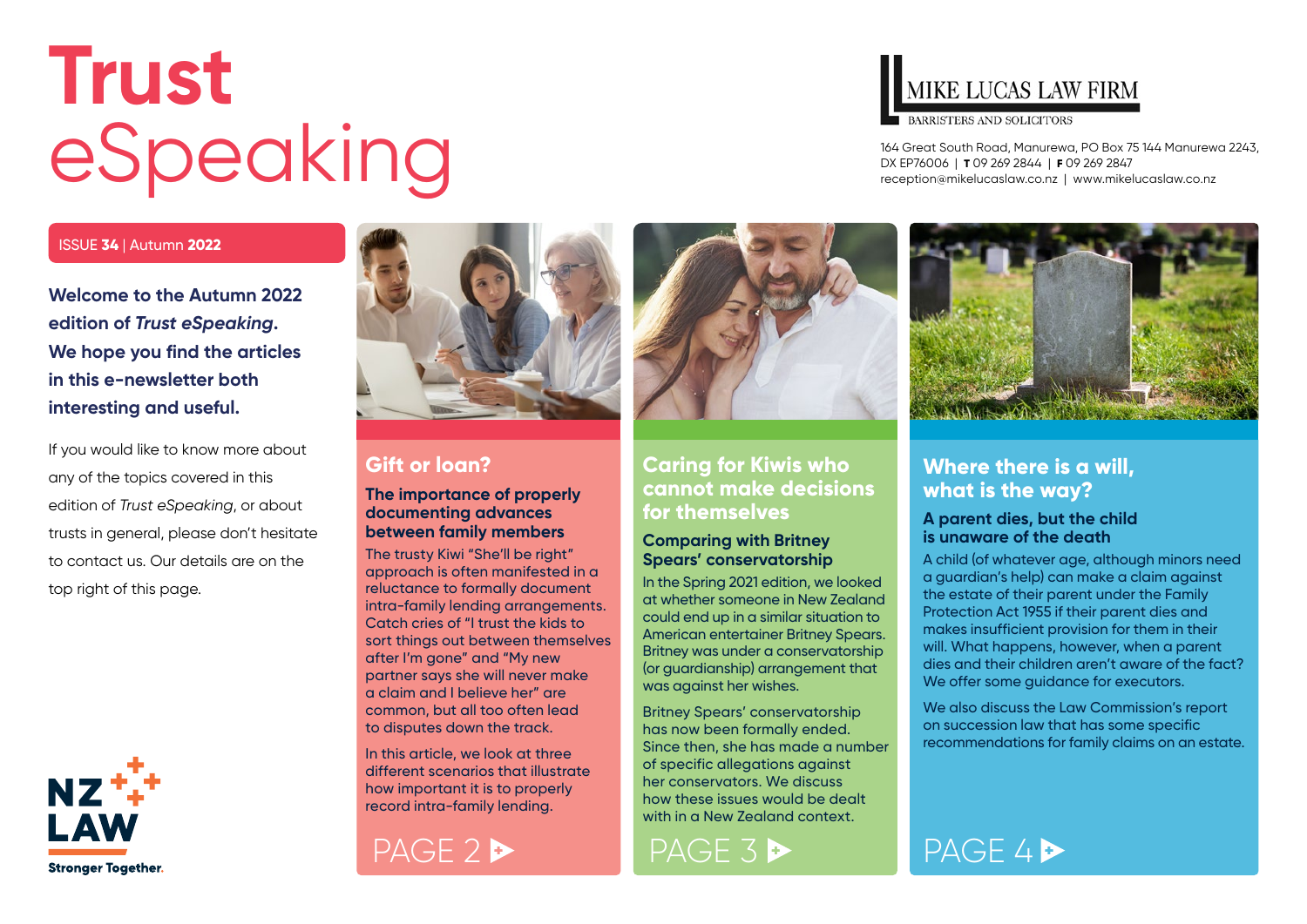### <span id="page-1-0"></span>**Trust**eSpeaking PAGE 2 PAGE 2 ISSUE 34





## **Gift or loan?**

#### **The importance of properly documenting advances between family members**

The trusty Kiwi "She'll be right" approach is often manifested in a reluctance to formally document intra-family lending arrangements. Catch cries of "I trust the kids to sort things out between themselves after I'm gone" and "My new partner says she will never make a claim and I believe her" are common, but all too often lead to disputes down the track.

In this article, we look at three different scenarios that are based on Maddy's story.

#### **Maddy's parents help out**

In 2016, Maddy's parents decide to help her buy her first home. The bank will not lend to Maddy without a 20% deposit; her parents offer to lend her \$250,000 to make up the 20%. The bank's rules also require her parents to sign a gifting certificate, confirming that they will not require repayment of the money. Despite that, Maddy and her parents agree verbally that the money is a loan, not a gift, and Maddy will pay them back when she can. This is important to Maddy's parents, as they also want to help their younger daughter, Sarah, into her first home in a few years' time once Maddy has enough equity in her home to repay them. Maddy takes out a bank loan, secured by a first ranking all obligations mortgage in favour of the bank and buys her first home. Exciting times.

Let's look at three different ways in which the failure to document that loan could play out.

#### **Scenario 1: Insolvency**

Maddy also owns a hospitality business, which she operates as a sole trader. Maddy doesn't really understand how it all works, but is pleased that having a mortgage means she gets better lending rates for the business, which improves her café's cash flow no end.

Unfortunately, in 2020 Covid hits. While the business manages to hang in there for some time thanks to the Covid business loan and the wage subsidy, the recent removal of all government financial assistance and the move to red level in the traffic light system tip the business over the edge. It owes more than \$500,000 to the bank, as well as the debt to the government and various suppliers. Maddy's creditors file bankruptcy proceedings.

Maddy receive a demand from the bank to pay the \$500,000-plus it is owed, which means she must sell her house. There is just enough money left after doing that to repay the bank and all the unsecured creditors.

In an attempt to salvage something from the situation, Maddy argues that the amount her parents contributed to



the equity was a loan and not a gift. Unfortunately, there is no documentation to support that; the only documentation is the signed gifting certificate. The creditors rightly say that there is no evidence the money was a loan, and therefore they require repayment of their debts in full.

#### **Scenario 2: Succession**

Maddy's parents died shortly after lending her the \$250,000 house deposit. Younger sister, Sarah, is shocked when the estate lawyer says that there is only a house property to divide; Sarah says that she knows her parents had more than \$250,000 in the bank which they had lent to Maddy to help buy her house.

Sarah appeals to Maddy, saying that they both know their parents lent Maddy the money. Maddy disagrees, pointing to the bank gifting certificate: she says that it was clearly a gift and she refuses to pay anything back. Lacking any evidence of the arrangements between her parents and Maddy, Sarah is forced to reluctantly accept a lesser inheritance than she believes she was entitled to.

#### **Scenario 3: Relationship property**

Maddy's boyfriend Tom moved into her new home shortly after she bought it. Their relationship broke down four years later in 2020 and Tom claims half the equity in the home under the Property (Relationships) Act 1976.

Maddy accepts that the home is their 'family home' and that the equity must be divided equally. She argues, however, that in addition to the bank loan they need to

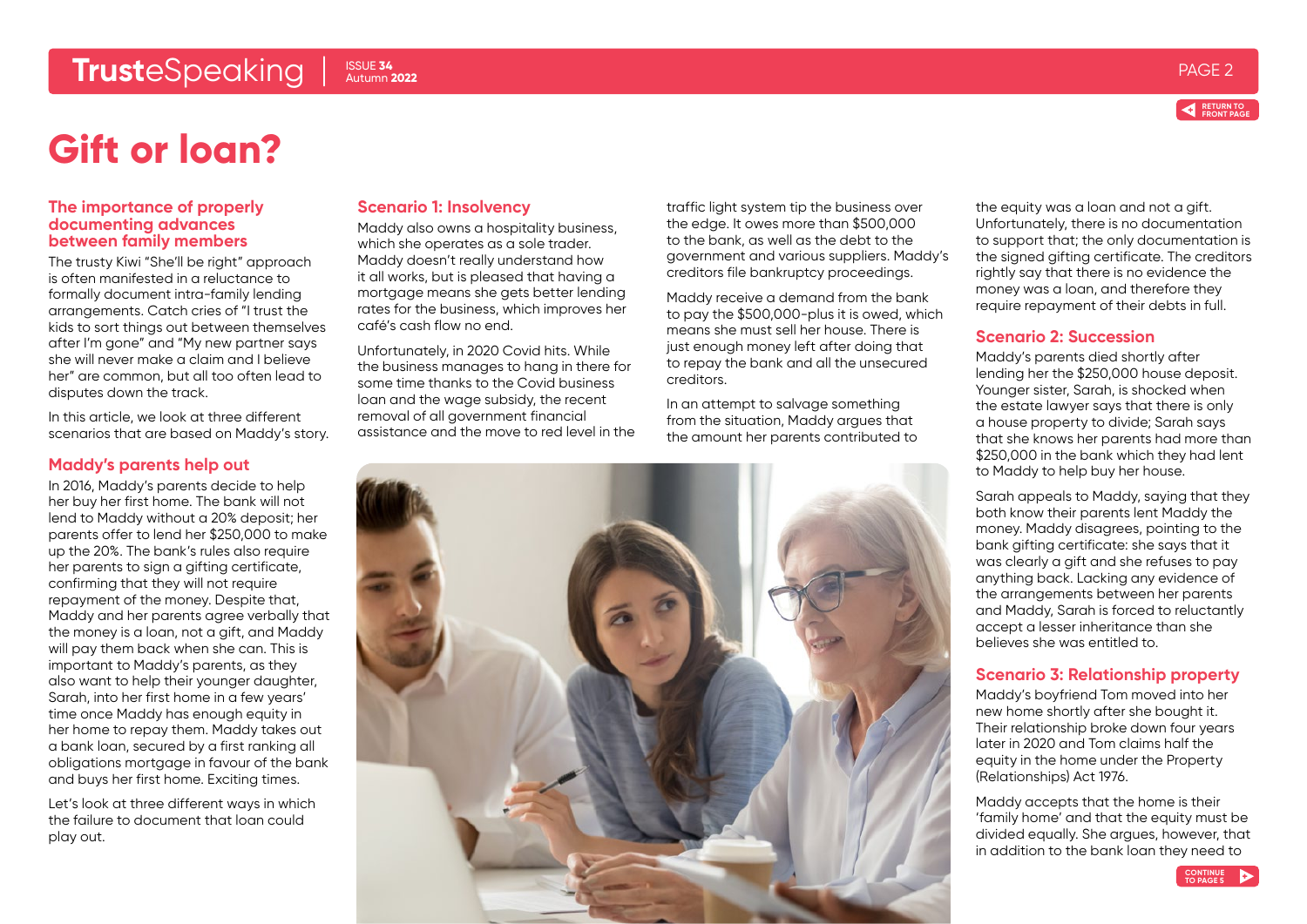#### <span id="page-2-0"></span>**Trust**eSpeaking PAGE 34 autumn 2022 ISSUE **34** Autumn **2022**



## **Caring for Kiwis who cannot make decisions for themselves**

#### **Comparing with Britney Spears' conservatorship**

In the Spring 2021 edition of *Trust eSpeaking*, we looked at whether someone in New Zealand could end up in a similar situation to American entertainer Britney Spears. Britney was under a conservatorship (or guardianship) arrangement that was established against her wishes.

Britney Spears' conservatorship has now been formally ended. Since then, she has made a number of specific allegations against her conservators including these four points:

- 1. She was paid \$2,000 per week, despite earning millions per year; this was less than her conservators were paid
- 2.Her conservators were unwilling to allow her to marry
- 3. Her conservators required her to use contraception so she could not become pregnant, despite her wanting to start a family, and
- 4.Britney was forced to work long hours, against her wishes, and despite her sometimes being very unwell.

Could any of these things have happened in New Zealand under the Protection of Personal and Property Rights Act 1988 (PPPRA)? This

legislation allows for the appointment of property managers and welfare guardians to make decisions for people who are unable to make decisions for themselves.

The PPPRA also contains what is known as the 'minimum intervention principle'. When making orders, the court must make the least restrictive intervention possible in a person's life. Any orders which are made must enable that person to exercise and develop any capacity they may have, to the greatest extent possible.

Let's look at the four major issues brought up by Britney to illustrate how they would be dealt with in New Zealand. We will call the property manager, Aroha; the welfare guardian, Sam; and Jane is the person whose affairs they manage.

#### **Spending allowance**

In New Zealand, Aroha could provide an allowance for Jane. An allowance will help ensure Jane does not spend all of her money and jeopardise her future wellbeing; this allowance will usually be proportionate to Jane's assets and income. If Jane asks for an increased allowance, the funding for which is available and can be responsibly released, Aroha may well release that money in accordance with the minimum intervention principle.<sup>1</sup>

Aroha can be reimbursed for her out–ofpocket costs, but will not usually be paid for her time administering Jane's affairs unless the Family Court directs this.<sup>2</sup> Usually only lawyers or other professionals would

be paid to act as property manager — not family members.

#### **Marriage**

In New Zealand, marriage is not just a social issue; it is a decision that has significant consequences for property under the Property (Relationships) Act 1976. Sam, as Jane's welfare guardian, may not sign marriage documents on Jane's behalf nor apply for a divorce for Jane. Marriages have been declared void on the basis that a person did not have sufficient capacity to understand the implications of their decision, particularly the property consequences.3

If Jane wants to marry, and given Sam cannot sign marriage documents on her behalf, Jane could approach the Family Court for a capacity assessment and a determination as to whether or not she had capacity to understand the consequences of her decision.

It is possible that Jane may still be able to enter into a de facto relationship; as with a marriage this may also have consequences relating to any property Jane holds.<sup>4</sup>

#### **Medical decisions**

Sam can make medical decisions for Jane. It is possible for Sam to decide that Jane should use contraception. If there are concerns about Jane becoming pregnant, the court will usually order long-term reversible contraception rather than sterilisation, in accordance with the minimum intervention principle.<sup>5</sup>

- 3. *X v X* [2000] NZFLR 1125; see also *Re W* [1994] 3 NZLR 600.
- 4. See the discussion in *E v E* (High Court Wellington, CIV-2009-485-2335, 20/11/2009, Simon France J) at [30]-[35] and [57]-[60].
- 5. See the discussion in *Darzi v Darzi* [2014] NZFC 359 at [32]-[37], although sterilisation was ultimately ordered in that case.



<sup>1.</sup> Section 28, Protection of Personal and Property Rights Act 1988.

<sup>2.</sup> Ibid, Section 50.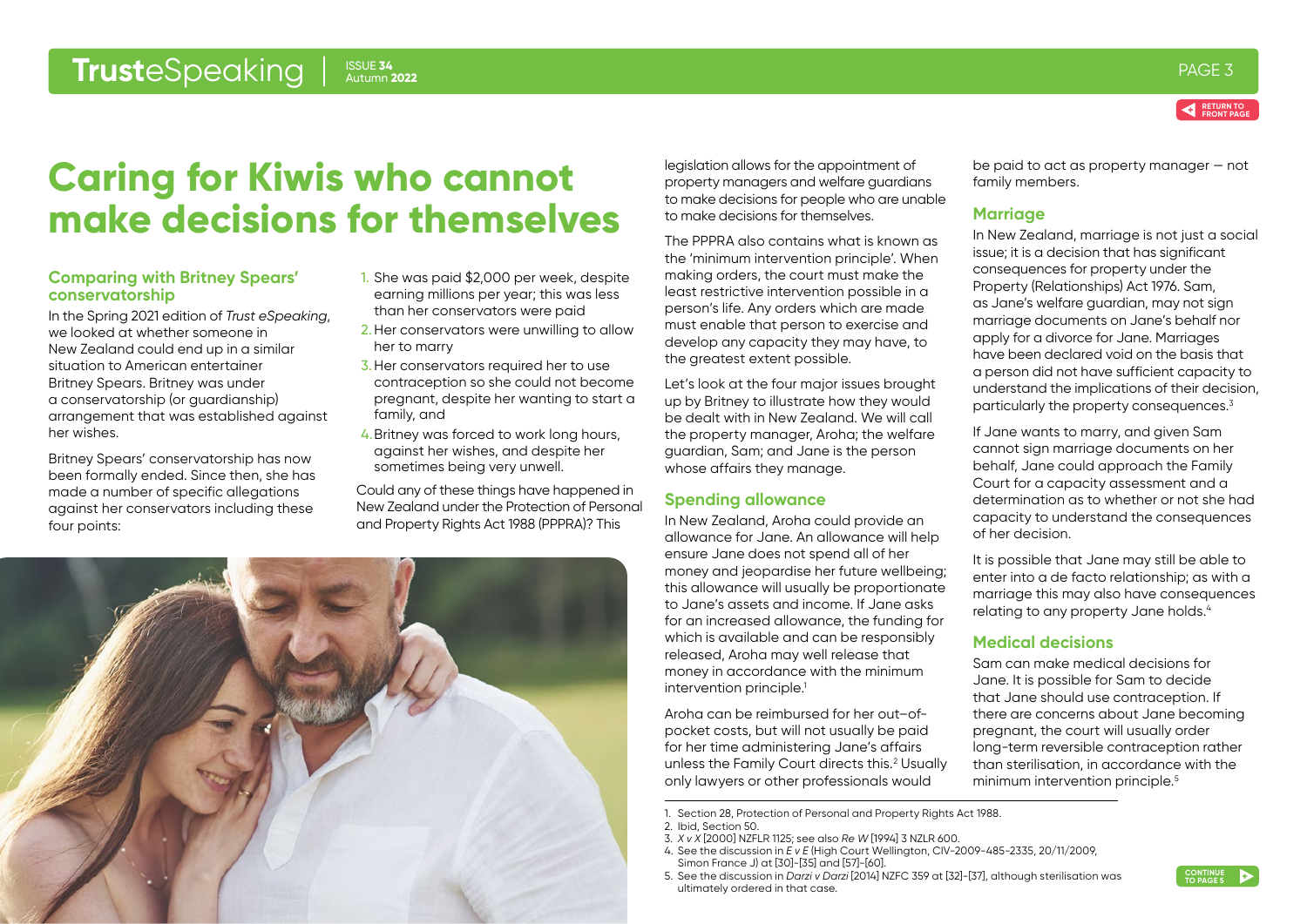<span id="page-3-0"></span>

ISSUE **34** Autumn **2022**

#### **A parent dies, but the child is unaware of the death**

A child (of whatever age) can make a claim<sup>6</sup> against the estate of their parent under the Family Protection Act 1955 (FPA) if their parent dies and makes insufficient provision for them in their will. What happens, however, when a parent dies and their children aren't aware of the fact?

This situation can be a tricky position for the executor of a will. Executors are obliged to carry out the terms of the will, and they have duties toward the beneficiaries. However they also have duties toward prospective claimants against a will. When an executor is aware that a person intends to make a claim against an estate, they owe a duty of even-handedness toward that person; this includes ensuring that they do not actively and dishonestly

conceal relevant material about the estate from potential claimants who seek information about the estate.7

This means that if a child has, for example, engaged a lawyer to act for them and indicated that they intend to make a claim against an estate, the executor must provide information to them and consider their position when administering the estate. The executor cannot sneakily pay out all of the estate assets without telling the child or their lawyer.

There is no general duty, however, on an executor to search for all possible claimants against an estate, nor to inform those people of the fact of death or of their right to make a claim against an estate. In a 2018 case concerning a relatively small estate, the High Court commented that when assessing an executor's obligations,

'regard must be had to the cost and difficulty' of locating possible claimants or interested parties.<sup>8</sup>

This means that if a child is estranged from their parent and may not be aware that their parent has died, an executor does not have to find them and tell them particularly if the estate is small and a significant cost would be incurred. By the time the child finds out about their parent's death, the estate might have been distributed and the child may no longer be able to make a claim.

The extent of an executor's obligations toward those of whose claims an executor *should* be aware has not yet been decided by the New Zealand courts. This might be the case where there is a very large estate and the executor knows a child is impoverished and receives nothing under the will. The child might have contacted the executor at some point, but has not indicated they intend to make a claim against the estate. It is not clear, legally speaking, whether the executor has obligations to that child before distributing the estate and, if so, what those obligations are.

#### **The Law Commission's report**

In December 2021, the New Zealand Law Commission released its final report on the law of succession, along with its recommendations for the government, including a new Succession Act. The report includes recommendations regarding an executor's duty toward prospective claimants against an estate.

One of the two options that the Law Commission recommends in respect of claims by children is that only children under 25 years old or with a disability be able to make a claim for further provision from an estate. This would limit the ability of adult children to bring claims, which they can currently do under the FPA.

The Commission also recommends that the law should require an executor to notify prospective claimants of relevant information related to their rights. If the first recommendation is accepted, this would mean an executor only needs to notify children under 25 years old or with a disability that the death has occurred and of their rights.

Where a prospective claimant is not known or cannot be found, the Commission proposes that an executor's duty will be satisfied where they take reasonable steps to search for and give notice to that person. This means that if an executor is unaware of a child, and reasonable searches for information do not disclose the child's existence, the executor won't be liable for failing to provide notice or information to that child.

Alternatively, and if the government decides to allow all children to continue to make claims against an estate, the

<sup>8.</sup> *Rattray v Palestine Children's Relief Fund* [2018] NZHC 466.





<sup>6.</sup> Minor children, however, will need someone to bring the application on their behalf.

<sup>7.</sup> *Sadler v Public Trust* [2009] NZCA 364, (2009) 28 FRNZ 474 at [35] and [41]; as referred to in *Re Application by Lane (in their capacity as trustees and executors of the estate of the late Carson*) [2017] NZHC 3144.